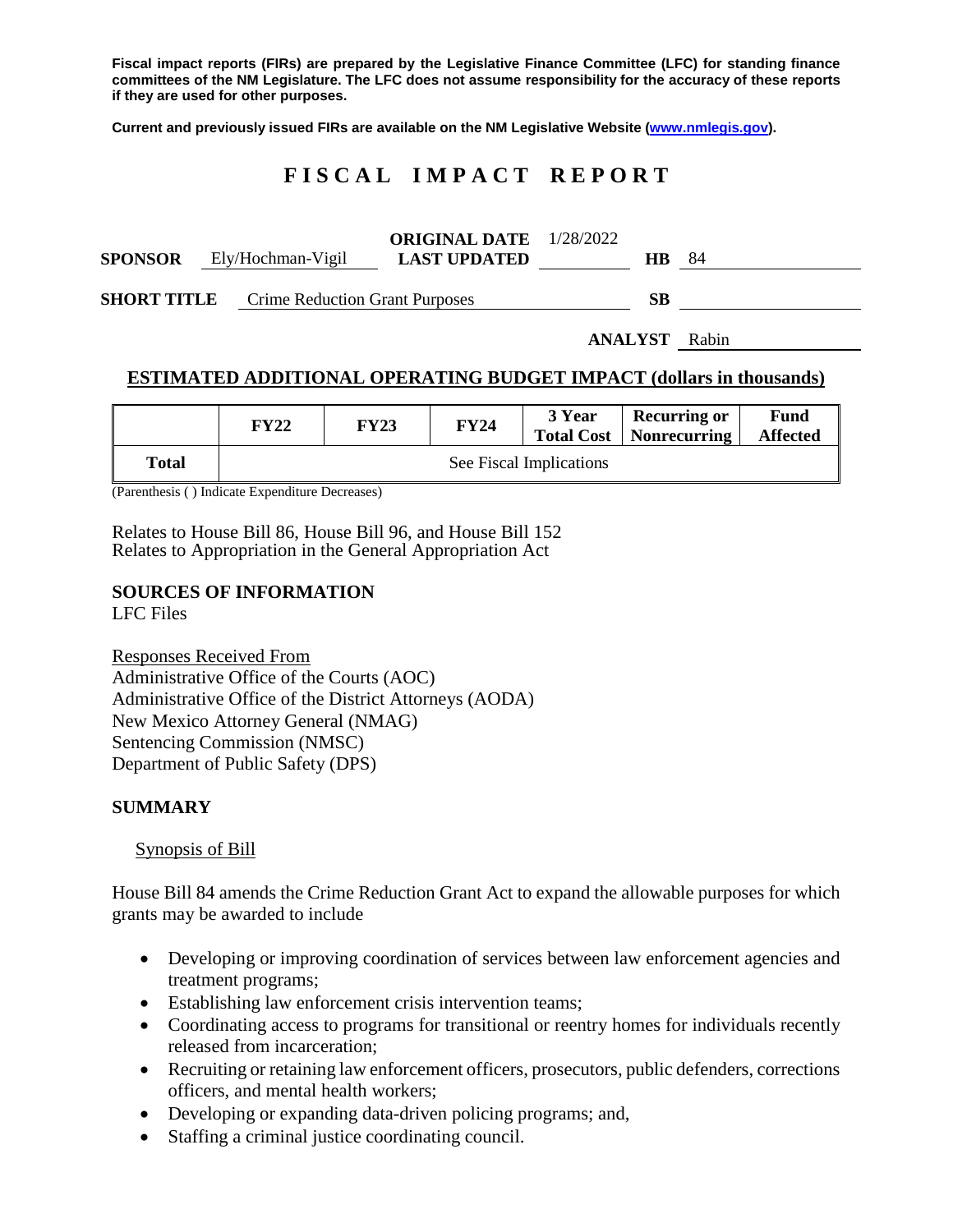## **House Bill 84 – Page 2**

There is no effective date of this bill. It is assumed that the effective date is 90 days following adjournment of the Legislature.

## **FISCAL IMPLICATIONS**

HB84 does not contain an appropriation and is not expected to have any additional fiscal impact, but the bill does relate to a contingent appropriation in the General Appropriation Act (GAA).

The GAA includes a \$2 million nonrecurring appropriation to the Sentencing Commission (NMSC) for crime reduction grants contingent on legislation expanding the allowable uses of crime reduction grants to include

- Developing or improving coordination of services between law enforcement agencies and treatment programs;
- Establishing law enforcement crisis intervention teams;
- Providing access to transitional or reentry homes for individuals recently released from incarceration; or,
- Developing or expanding data-driven policing programs.

HB84 appears to satisfy this contingency.

This nonrecurring appropriation constitutes a one-time expansion of the crime reduction grant program. However, expanding the program could create an expectation that this level of funding will be available for grants in future years.

## **SIGNIFICANT ISSUES**

Research shows the certainty of punishment is a significantly more effective deterrent to criminal behavior than the severity of punishment, but in New Mexico, punishment has grown less certain as crime has increased, with fewer violent crimes solved and more violent felony cases dismissed. Increased criminal case dismissals and reduced admissions to prison inhibit the certainty of justice, especially for serious violent offenses. Improving policing and increasing cooperation and coordination among criminal justice partners could help increase the certainty of punishment for the most violent offenses and provide a stronger deterrent to serious crime.

Data collection in New Mexico's criminal justice system occurs in silos across law enforcement agencies, detention facilities, probation and parole agencies, courts, diversion programs, health departments, emergency responders, and others. Connecting the data so criminal justice partners can access information relevant to their respective programs would increase efficiency, reduce redundancy, minimize data errors, and allow for the evaluation and performance management of programs. LFC's 2018 evaluation of crime in Bernalillo County recommended the Legislature consider legislation to assist agencies in connecting datasets and databases, and Laws 2019, Chapter 192 (House Bill 267), enacted some of these recommendations, including creating the Crime Reduction Grant Act, which established the crime reduction grant program to support evidence-based treatment and supervision alternatives to incarceration, preprosecution diversion programs, specialty court programs, and pretrial services.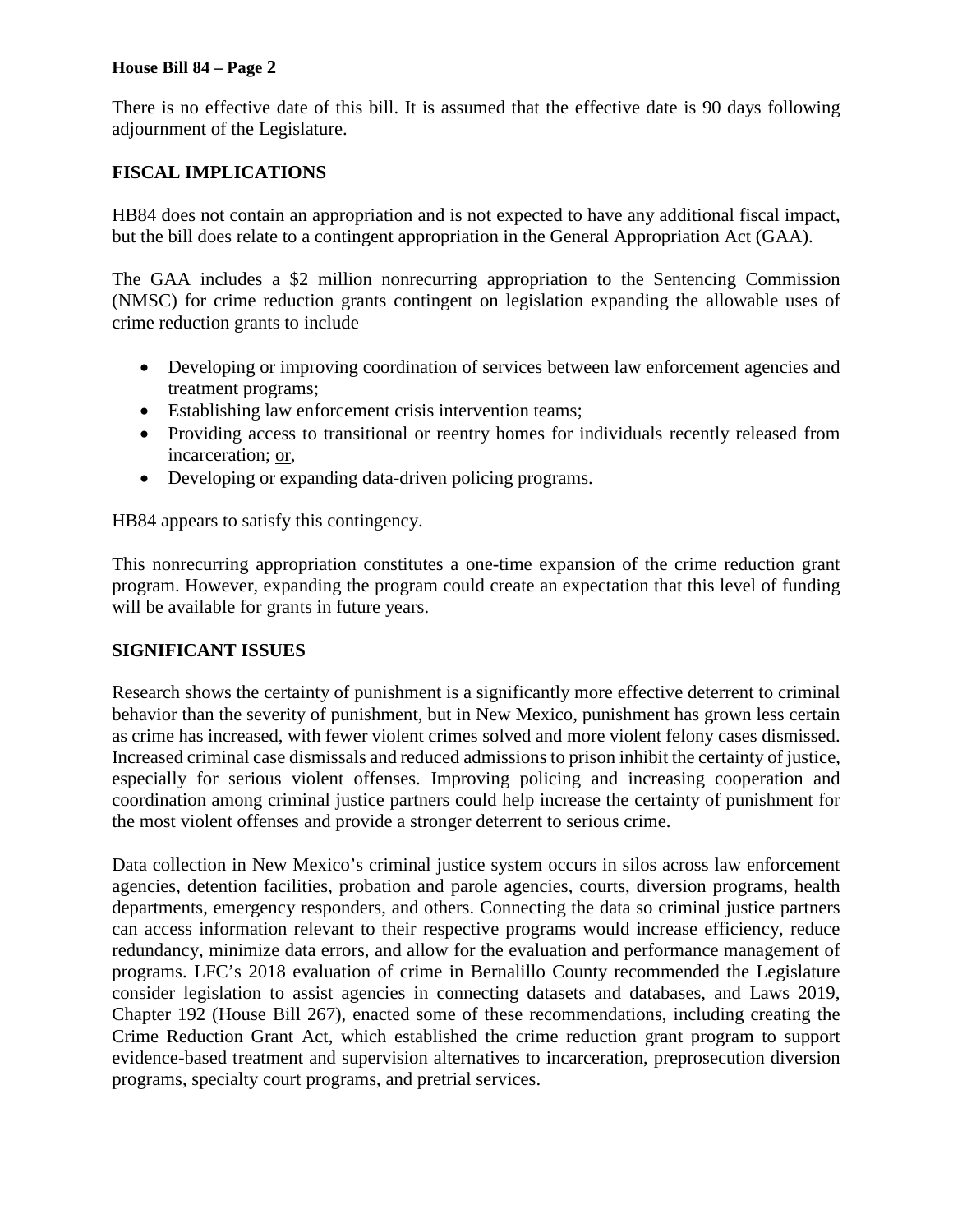## **House Bill 84 – Page 3**

Crime reduction grants provide a mechanism to promote innovations for criminal justice reform at a local level with the ultimate goal of reducing crime and improving public safety, and HB84 would allow NMSC to consider several other types of projects that might support this goal. NMSC states it has received feedback expressing a desire for expanding the range of programs that can be funded. Many communities in New Mexico face rising violent crime rates, and the crime reduction grant program takes a statewide perspective to addressing these issues.

NMSC currently receives \$178 thousand annually that it uses to fund crime reduction grants. The GAA includes an increase of \$150 thousand in recurring funding for this purpose, beginning in FY23. However, the allowable uses of these grant funds are limited under existing law, and currently grants cannot be used to support coordination between law enforcement and other criminal justice partners or to provide staff to support criminal justice coordinating councils. Expanding the allowable uses of the crime reduction grants could better deploy those funds in support of criminal justice partner cooperation and coordination.

The Administrative Office of the Courts (AOC) notes "implementing robust coordinated programs may improve public safety and court appearance rates, reduce recidivism as well as the costs associated with the population that cycles through multiple agencies such as mental health services, emergency rooms, the courts and jails." By implementing coordinated data systems, local criminal justice partners would be able to make better data-driven decisions, and providing staff to local criminal justice coordinating councils would help improve those entities' coordination and planning.

The Administrative Office of the District Attorneys (AODA) notes longstanding problems recruiting and retaining prosecutors, especially in rural parts of the state. AODA states expanding the crime reduction grants will help in efforts to recruit and retain qualified prosecutors, public defenders, correctional officers, and mental health workers.

The Department of Public Safety notes the changes proposed by HB84 would make it eligible to receive crime reduction grant funding.

AOC expresses concern that funding some types of programs through grant funds may create issues with program sustainability, noting sustainability of treatment programs is critical to the vulnerable populations served by those programs. AOC notes that programs for transitional or reentry homes, crisis intervention, and treatment programs would require a housing-first approach, community case management, and treatment, and some programs may need additional staff and resources to accommodate a higher number of participants beyond the period of the grant. Additionally, AOC notes a 5 percent cap on administrative expenses allowed under crime reduction grants, which it notes may pose an additional challenge in sustaining some programs.

## **RELATIONSHIP**

HB84 relates to House Bill 152, which appropriates \$10 million to the Local Government Division of the Department of Finance and Administration for Bernalillo County (in consultation with the city of Albuquerque) to

- Provide incentives to recruit and retain public safety and behavioral health professionals;
- Provide equipment for law enforcement and public safety officials in Bernalillo county for focused deterrence programs, training, and community policing initiatives;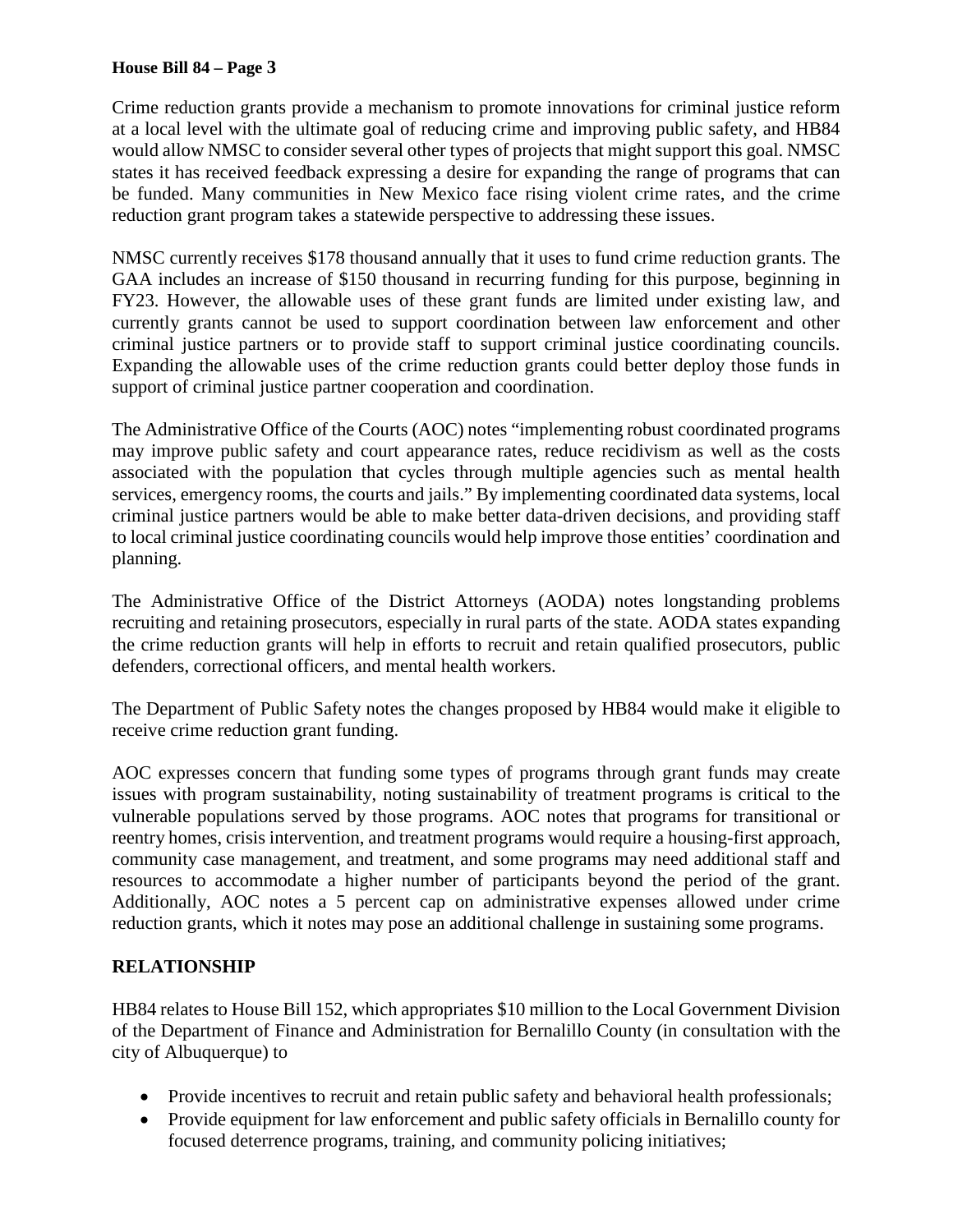- Increase funding for mobile school-based health centers in Bernalillo county; and,
- Expand public housing options in Bernalillo county to support permanent supportive vouchers, single-site housing, and transitional living facilities.

HB84 relates to House Bill 96, which appropriates \$10 million to create a violence intervention program fund to award grants to state agencies, counties, municipalities, or tribal governments disproportionately impacted by violent crimes, including homicides, shootings, and aggravated assaults.

Relates to House Bill 86, which provides retention differential payments to support state police and local law enforcement agencies retain law enforcement officers.

Expanding the allowable uses of the crime reduction grants (as proposed by HB84) will allow those grants to support some of the same goals as HB152, HB96, and HB86. It may be desirable to consider if some of these goals reflect a duplication of effort and ensure these programs would coordinate, if some or all of these pieces of legislation are enacted.

# **OTHER SUBSTANTIVE ISSUES**

Criminal justice coordinating councils were created by Laws 2019, Chapter 192 (House Bill 267). Each judicial district has its own council, which may include representation from each court in the district, the district attorney, the district public defender office, law enforcement agencies, jails, correctional facilities, behavioral health programs, and other agencies and entities agreed upon by the council.

AOC provides the following additional background information regarding criminal justice coordinating councils:

According to the National Network of Criminal Justice Coordinating Councils "a criminal justice coordinating council (CJCC) is the general term used to describe a body of elected and senior justice system leaders that convene on a regular basis to coordinate systemic responses to justice problems. CJCCs differ widely in the membership and structure. However, generally speaking, a CJCC is a partnership of decision makers who have a stake in the effective administration of justice. Typically, the partnership includes representatives from

- The 3 branches of government (executive, judicial, and legislative);
- Multiple levels of government through city, county, and state agencies; and
- Allied stakeholders from various other governmental entities such as education or health and human services, community-based organizations, service providers, and citizens."[1](#page-3-0)

Members of criminal justice coordinating councils can apply for crime reduction grants. Currently, applications are sent to NMSC in late spring or early summer. The commission's Grants Committee meets to review the applications, determine whether an application falls within the statutory criteria for a grant, and decide how much of an application to award. Despite its present limited budget, NMSC notes the program has been quite successful, awarding grants over the first

<span id="page-3-0"></span> <sup>1</sup> <https://www.jmijustice.org/network-coordination/national-network-criminal-justice-coordinating-councils/>